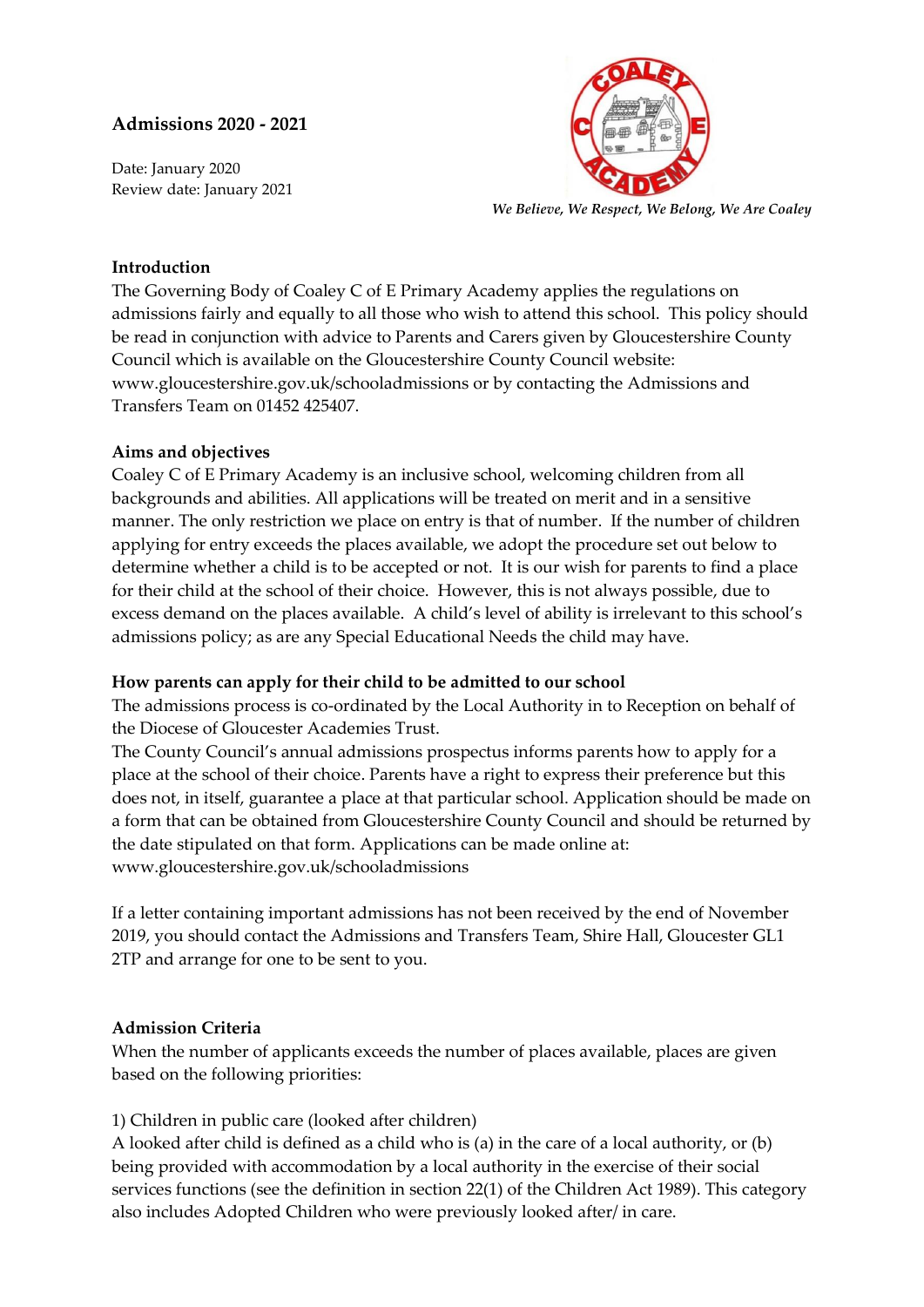2) Children who have an older sibling attending Coaley C of E Primary Academy and who will continue to do so when the younger child is admitted. A sibling is defined as a brother or sister, half brother or sister, adopted brother or sister, step brother or sister, or the child of the parent/carer's partner, and in every case, the child must be living in the same family unit at the same address.

3) Children with the strongest geographical claim, measured in a straight line from the ordnance survey address point of the child's home address (including flats) to the ordnance survey address point of the school, using the Local Authority's computerised measuring system, with those living closer to the school receiving the higher priority.

4) Where points 1 and 2 are oversubscribed, criterion 3 (strongest geographical claim based on straight line distance) will be used to determine which child is offered a place. In the event of a tie between two or more children when applying criterion 3 (strongest geographical claim based on straight line distance) where there are not enough places available to offer all children a place at the school, a process of random allocation will be followed by the Governing body.

# **The Published Admission Number (PAN)**

The 'published admission number' is the number of children that the Local Authority considers the school can accommodate. The standard number for our school is 12. We keep this number under review and the governors will apply to change the number if circumstances change.

# **When will my child reach statutory school age?**

Children must be receiving full-time education by the start of the term following their fifth birthday.

- For children born between 1 September and 31 December, they reach compulsory school age on 31 December and must be receiving full-time education at the start of the Spring term (i.e. after the Christmas holidays, in January).
- For children born between 1 January and 31 March, they reach compulsory school age on 31 March and must be receiving full-time education by the start of the Summer term (i.e. after the Easter holidays, in March or April)
- For children born between 1 April and 31 August, they reach compulsory school age on 31 August and must be receiving full-time education at the start of the new school year (i.e. after the summer holidays, in September).

# **Admission of Summer Born Children for Reception Entry for Coaley CofE Primary Academy**

The Governing Body of Coaley CofE Primary Academy acknowledges the updated advice from the Department of Education that, parents/carers of "summer born" children (born between 1 April and 31 August) may request to start the Reception Class of a school a whole academic year later. The Governing Body will make a decision on behalf of Coaley CofE Primary Academy. We follow the Local Authority process which states that parents can only apply for a Reception place at a school once and must apply for a place during the standard application process timeline for their chronological year group, stating their reasons for requesting deferred entry to the following year. The Governing Body will decide whether the deferred entry can be approved for the school.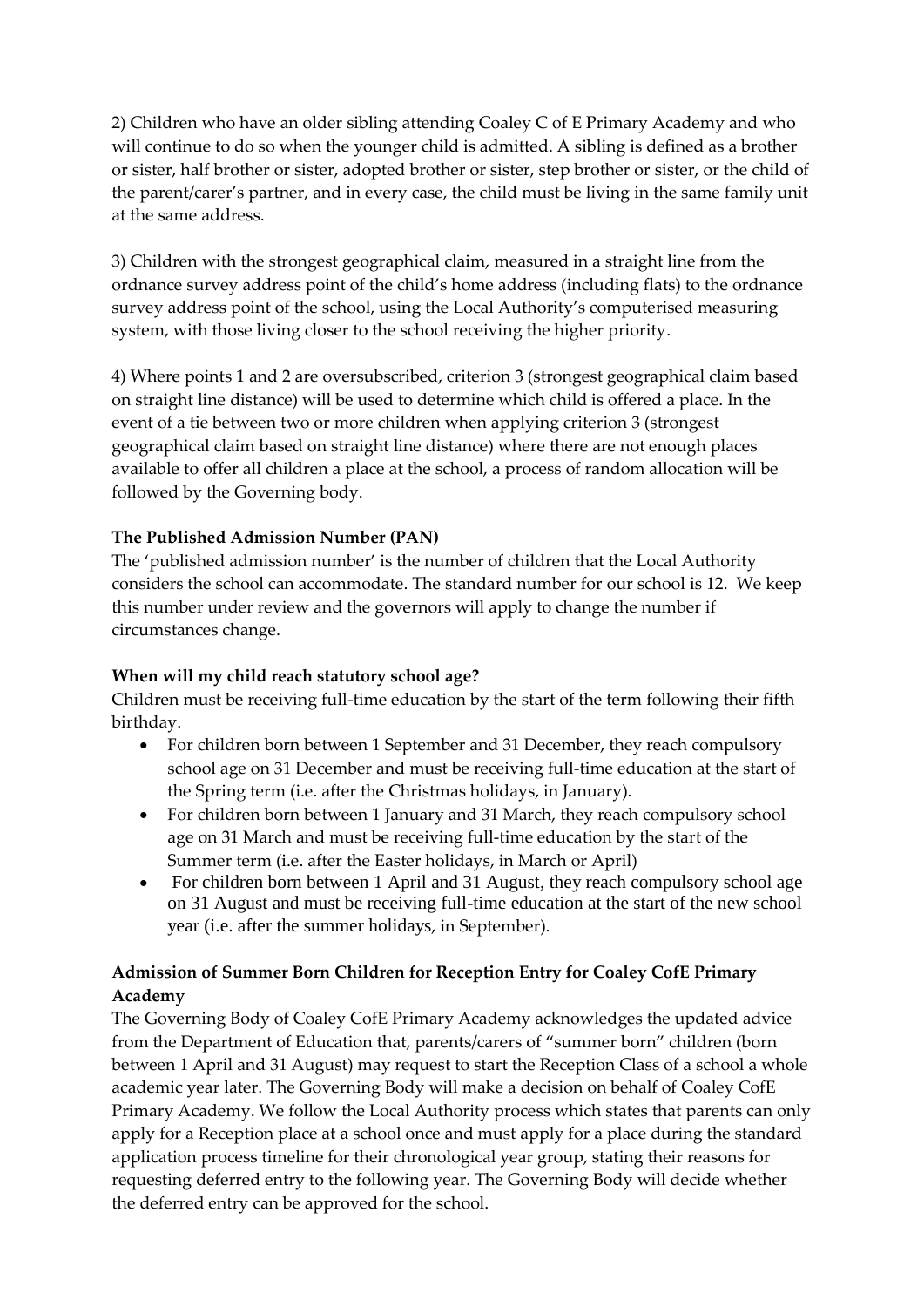## **Waiting Lists**

If the school is oversubscribed, a waiting list will be held for at least the second (i.e. December) school term following the admission request. The waiting list will be prioritised according to the school's admission criteria above.

## **In Year Applications for Admission**

To apply for a school place during an academic year, the academy must be contacted directly. A common application form must be completed and the offer of a place will be confirmed by the academy, pending space in the year group. All parties who have parental responsibility for the child must sign the application form.

### **Admission appeals**

If a child is not offered a place at this school, this will be because to do so would prejudice the education of other children by allowing the number of children in the school to increase above the PAN.

Parents and Carers have the right of appeal to an independent panel against any decisions made in relation to any decision made concerning their child's entry to school. Please contact the school for an appeal application. Requests for appeal relating to the main entry year of the school for September 2019 (i.e. Reception) should be made by 15th June 2019. In exceptional cases appeals may be received after this date.

### **SEN**

Children who have a Statement of Special Educational Needs or Educational Health Care Plan (EHC) are placed in schools through the arrangements set out in the SEN Code of Practice and not through any admission criteria. Governing bodies are required by Section 324 of the Education Act 1996 to admit a child with a Statement or EHC that names that particular school. Parents of children with Statements of SEN or EHC should contact their child's casework officer for any further information. Children who have a Statement of Special Educational Needs or EHC naming a school will be allocated a place even if that school is full.

## **Fair Access Protocols**

The school has signed up to the In-Year Fair Access Protocols held by the Local Authority. Should a vulnerable child within these Protocols require a place at the school, they will take precedence over any child on the waiting list. For more information please follow this link: [http://www.gloucestershire.gov.uk/education-and-learning/school-admissions-scheme](http://www.gloucestershire.gov.uk/education-and-learning/school-admissions-scheme-criteria-and-protocol/school-admission-protocols/)[criteria-and-protocol/school-admission-protocols/](http://www.gloucestershire.gov.uk/education-and-learning/school-admissions-scheme-criteria-and-protocol/school-admission-protocols/)

#### **Normal Admission Round**

The term 'normal admissions round' refers to all applications for admission to the main year of entry of the school i.e. Reception for Infant and Primary Schools. Applications made during the normal admissions round will be made in advance of the academic year in which the child is due to start at the new school. Children entitled to a full-time place, however, may attend part-time until later in the school year but not beyond the point at which they reach compulsory school age.

#### **Monitoring and review**

This policy will be monitored by the Governing Body, who will always take due note of the guidance provided by the local Admissions Forum.